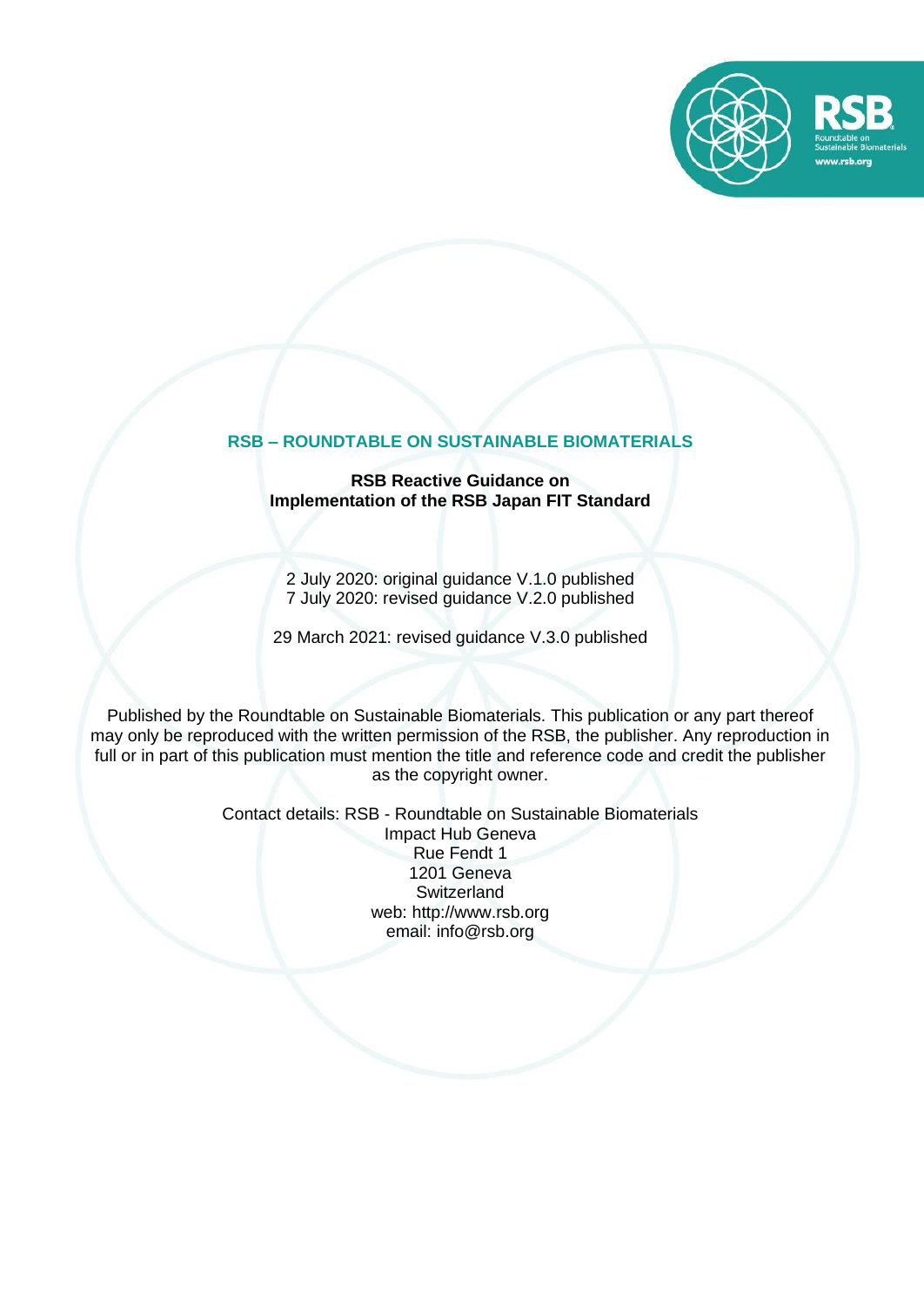

# **1. Objective**

The objective of this document is to provide guidance to auditors, certification bodies and participating operators about the application of RSB certification in relation to the guidance issued by Japan's Ministry of Economics, Trade and Industry (METI) in April 2020 and clarify questions regarding audits against the current RSB Japan FIT standard.

# **2. Relevant standard references**

RSB Japan FIT Standard [RSB-STD-13-001], version 1.0

RSB Advanced Fuels Standard [RSB-STD-01-010], version 2.3

RSB Procedure for Certification Bodies and Auditors [RSB-PRO-70-001], version 3.8

# **3. Background**

METI issued its guidance for biomass under the Japan Feed in Tariff (FIT) system in April 2020. FIT is the main instrument to promote bioenergy in Japan for electricity from renewable energy sources. The METI guidance recognised RSB for the certification of palm residues including palm kernel shells (PKS) and palm trunks. Based on the requirements of the METI guidance, RSB developed its Japan FIT Standard which was reviewed by METI staff and approved by the RSB membership for implementation from 30 April 2020.

The RSB Japan FIT Standard includes METI specific requirements for the verification of points of origin of palm residues against the RSB Principles and Criteria, as well as the requirement for *Segregation* and *Identify Preserved* Chain of Custody models. It also details how other RSB Standards and Procedures should be applied for RSB Japan FIT certification.

While the work of the METI Working Group on Sustainability continues to define sustainability requirements beyond palm resides, the requirement in Japan is for all biomass to be certified by April 2022 if it is to continue to access subsidies under the FIT system.

In May 2020, RSB also updated its set of standards and procedures, including the RSB Procedure for Certification Bodies and Auditors [RSB-PRO-70-001], to make appropriate references to the RSB Japan FIT Standard.

# **4. Further development of requirements under FIT**

The guidance issued by METI in April 2020 stipulated that other types of biomass must be vetted by METI, particularly in terms of food security and greenhouse gas emissions. The METI Working Group will review non-palm biomass, as well as greenhouse gas emission requirements on an ongoing basis.

At this time the following process/requirements apply for non-palm biomass (including vegetable oils):

• The feedstock should be RSB certified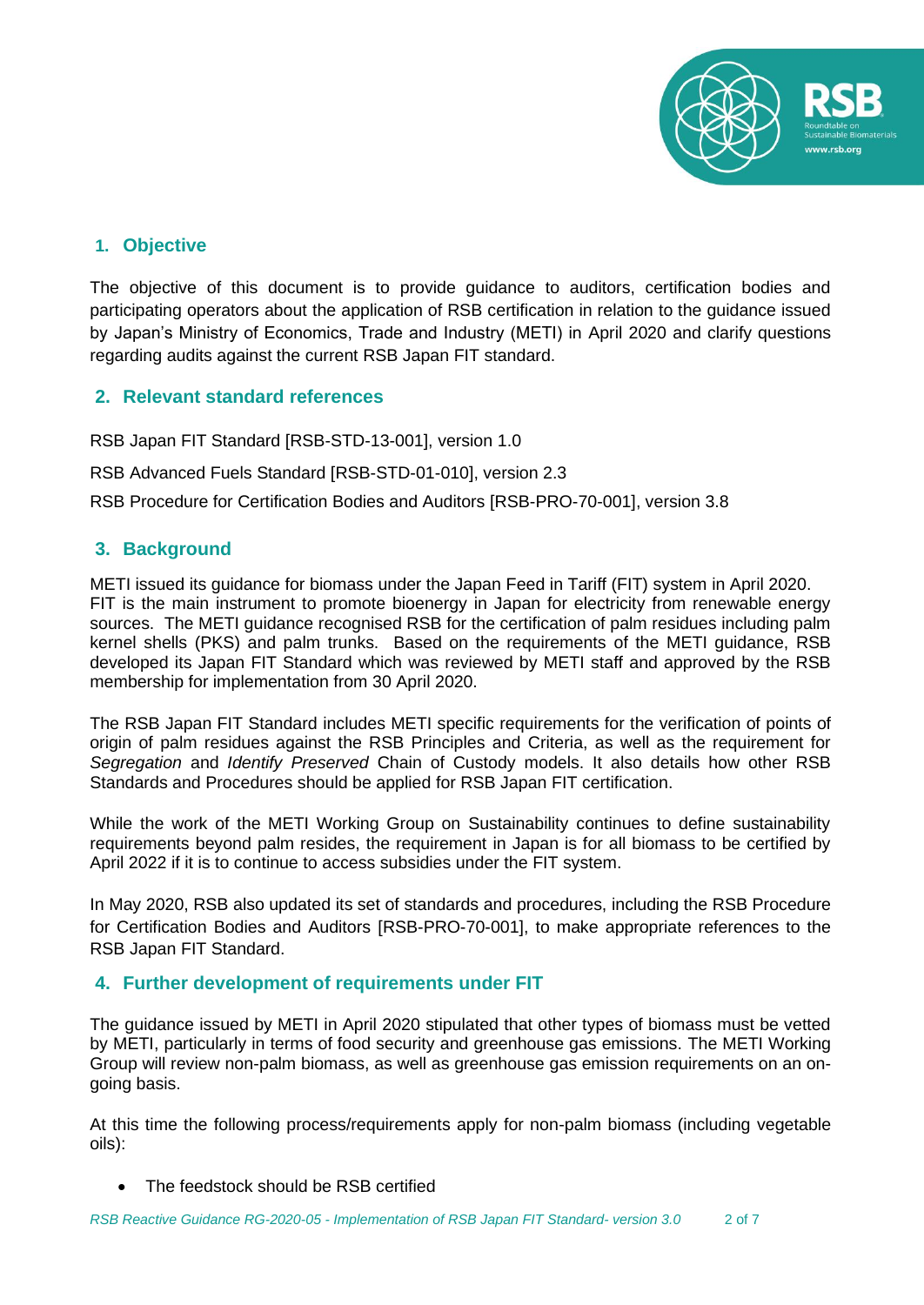

- Operators should contact METI to set up a prior consultation
- The final decision on each feedstock will be made by METI after review by the Working Group.

## **5. Guidance on application of RSB Japan FIT Standard**

As noted above, RSB certification has only been recognised for palm residues by METI and therefore the RSB Japan FIT standard can only be applied for palm-residues derived biomass (PKS and palm trunks) at this time. There are other particularities of the standard when compared with other RSB schemes. The key differences and approaches are clarified below:

### 5.1 Scope of Certification

The current version of the RSB Japan FIT Standard is limited to the supply chains of PKS and / or palm trunks derived biomass for energy. They can cover supply chains sourcing these residues for feeding power plants directly or which are converting these feedstocks into other type of products (e.g., pellets, bio-coal, chips) used for bioenergy.

The RSB Procedure for Participating Operator [RSB-PRO-30-001] shall be applied for defining the certification scope. Similar to other RSB certification schemes, the Participating Operator has the option to include its whole supply chain within a single certificate. It is possible to cover all sites and facilities, including the points of origin (e.g., crude palm oil mills), first collectors of residues, traders and industrial units (if applicable).

If the Participating Operator is interested in RSB certification for types of biomass other than PKS and palm trunks, and these types of biomass are not targeting the specific market of the Japan FIT, they can apply the RSB Advanced Fuels Standard (RSB Global Scheme). Please see item 6 of this guidance for more information.

### 5.2 Compliance with RSB Principles & Criteria at point of origin level

The point of origin for PKS are the palm mills. This is different from the RSB Advanced Fuels, which does not require any specific sustainability criteria for PKS at point of origin. The METI guidance requires compliance with the RSB sustainability Principles & Criteria [RSB-STD-01-001] by the palm mills where the PKS originates. It means that the points of origin are required to be audited against the RSB P&C.

### 5.3 Chain of Custody

Currently, the METI guidance requires implementation of *Identity Preserved* or *Segregation* chain of custody systems. It is important to highlight that *Mass Balance* system is not allowed.

#### 5.4 Audit requirements

The RSB Procedure for Certification Bodies and Auditors [PRO-70-001] section H.1.5.1 describes the audit requirements for the RSB Japan FIT Standard, including specific requirements for each operator type for main and surveillance audits. The CBs shall use this procedure as reference for preparing audit services proposals and audit plans for assessments against the RSB Japan FIT Standard.

Specific auditor's checklists covering the RSB Japan FIT standard have been developed by RSB and are available under request (please contact [info@rsb.org\)](mailto:info@rsb.org).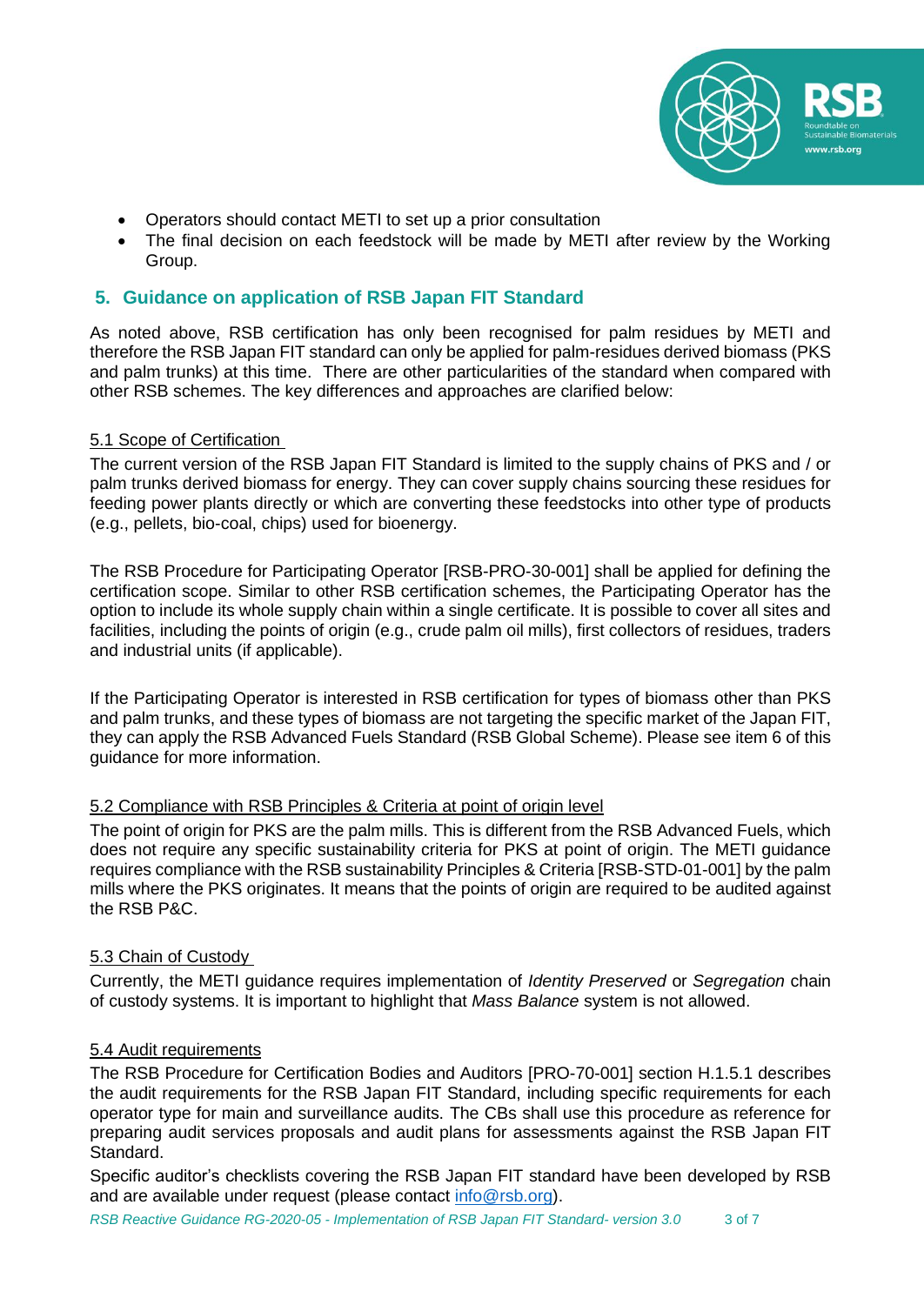

RSB has carried out a benchmark with of RSB against the Malaysian Sustainable Palm Oil (MSPO) and Indonesian Sustainable Palm Oil (ISPO) certification systems. This process has been used to develop specific approaches to CPO mills certified under these standards. The approaches are detailed in the benchmark auditor's checklists.

#### 5.5 Management approach for groups of points of origin

RSB has developed an approach to certify management systems implemented by operators to verify groups of CPO mills against RSB Principles and Criteria. The proactive guidance is available here:

[https://rsb.org/wp-content/uploads/2021/04/PG-2021-02-RSB-Japan-FIT-Group-Management-of-](https://rsb.org/wp-content/uploads/2021/04/PG-2021-02-RSB-Japan-FIT-Group-Management-of-Points-of-Origin.pdf)[Points-of-Origin.pdf](https://rsb.org/wp-content/uploads/2021/04/PG-2021-02-RSB-Japan-FIT-Group-Management-of-Points-of-Origin.pdf)

A checklist for the group management audit is available upon request (please contact [info@rsb.org\)](mailto:info@rsb.org).

# **6. Application of RSB Global Standard**

RSB has been approached by operators working with non-palm feedstocks for the Japan market. We have informed them of the context of the METI Working Group on Sustainability as outlined above and have proposed that these operators become certified under RSB Global certification, specifically the RSB Advanced Fuels Standard which details requirements for agricultural and forestry residues, as well as for other type of production residues.

While of course RSB cannot predict the outcome of the METI Working Group on Sustainability in terms of the requirements that it will have for non-palm residues, we expect that operators certified under the RSB Global Standard will have already met most requirements and additional requirements can be integrated into their audit cycle. By starting the RSB certification process operators will have a better chance of meeting the April 2022 deadline for certification under the FIT.

# **7. RSB Licence Fees for Heat and Power**

RSB has revised its fees for biomass and non-bio-based feedstocks for heat and power generation as detailed in Annex 1. The fees along with fees for liquid biofuels and advanced products are also part of the RSB Participating Operator Agreement (Schedule C).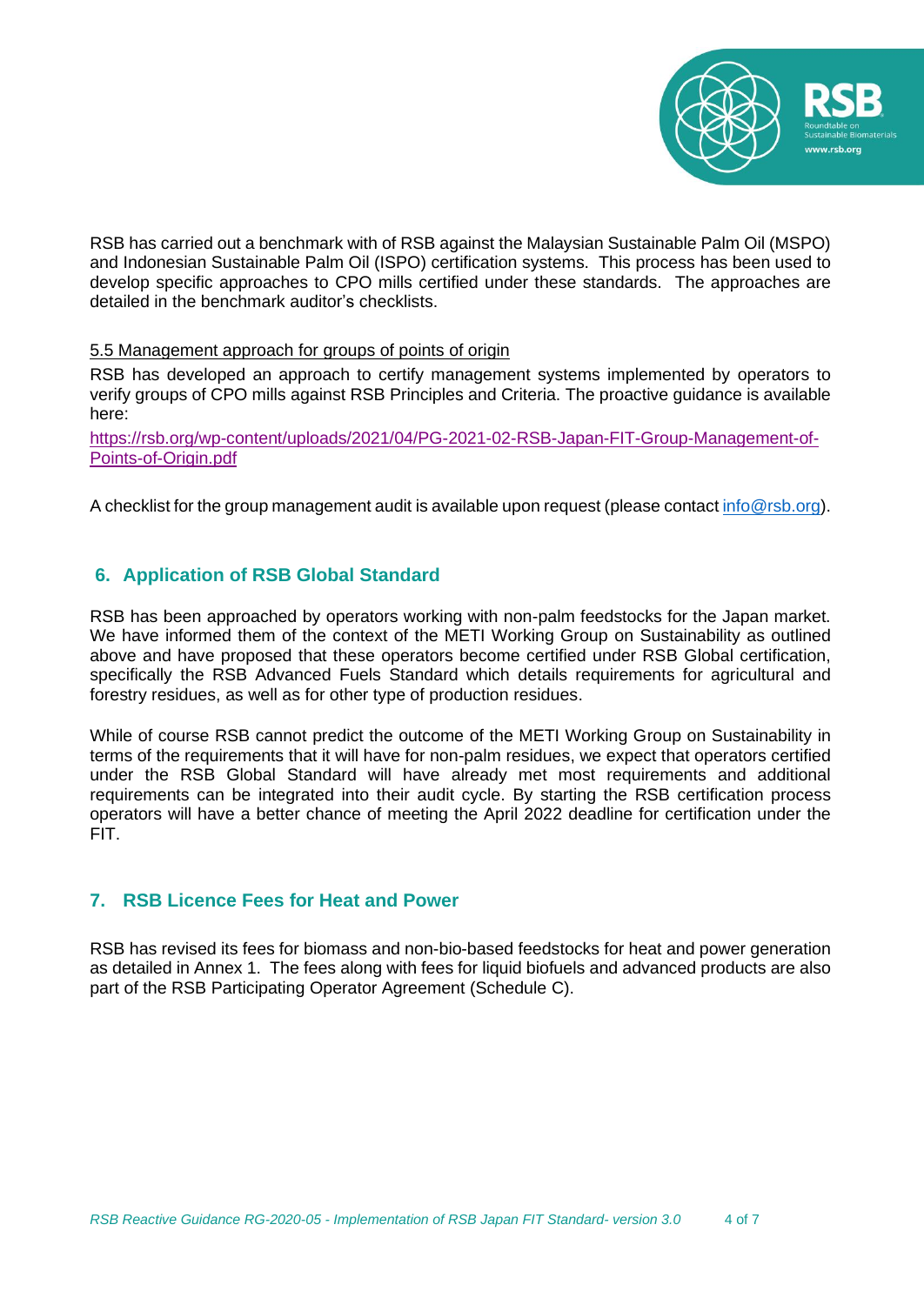

# **Annex 1**

### **Application and Participating Operator Fees**

All applicants to become RSB certified Participating Operators pay a non-refundable application fee of \$500 (USD), due along with the submission of the RSB registration application.

The RSB rate schedule breaks down along lines corresponding to the product chain of custody. The Licence Fee is payable on all land area and volumes associated with sites and facilities within the Participating Operator's Scope of Certification.

Your certification can include more than one category of operator. For example, if the certification covers a pellets producer and an independent trader, the fees for "Industrial Operator" and for "Independent Trader" are both applicable, as well the number of sites or offices.

RSB licencing fees are based on supply chain type:

- **1.** Liquid Biofuels and Advanced Fuels
- **2.** Advanced Products
- **3.** Heat and Power

#### **Licencing Fees for Heat and Power supply chains**

For integrated supply chains (i.e. included within the scope of a single RSB certificate) a maximum annual fee of \$30,000 (USD) is payable.

#### **1. Feedstock Producer**

The fee for feedstock producers is based on the number of hectares dedicated to primary feedstock production, based on the cultivation area recorded in the PO certification documents.

**Table 1. Fees for feedstock producers**

| <b>Feedstock</b><br><b>Producer</b><br>(cultivated area) | Variable fees per<br>hectare (USD) |
|----------------------------------------------------------|------------------------------------|
| Up to 150 hectares                                       | No charge                          |
| 151 to 500 hectares                                      | \$0.95 per ha                      |
| 501 to 1,000<br>hectares                                 | \$0.75 per ha                      |
| $> 1,000$ hectares                                       | \$0.50 per ha                      |
| <b>Maximum</b><br>feedstock producer<br>fee*             | \$25,000                           |

\*per annum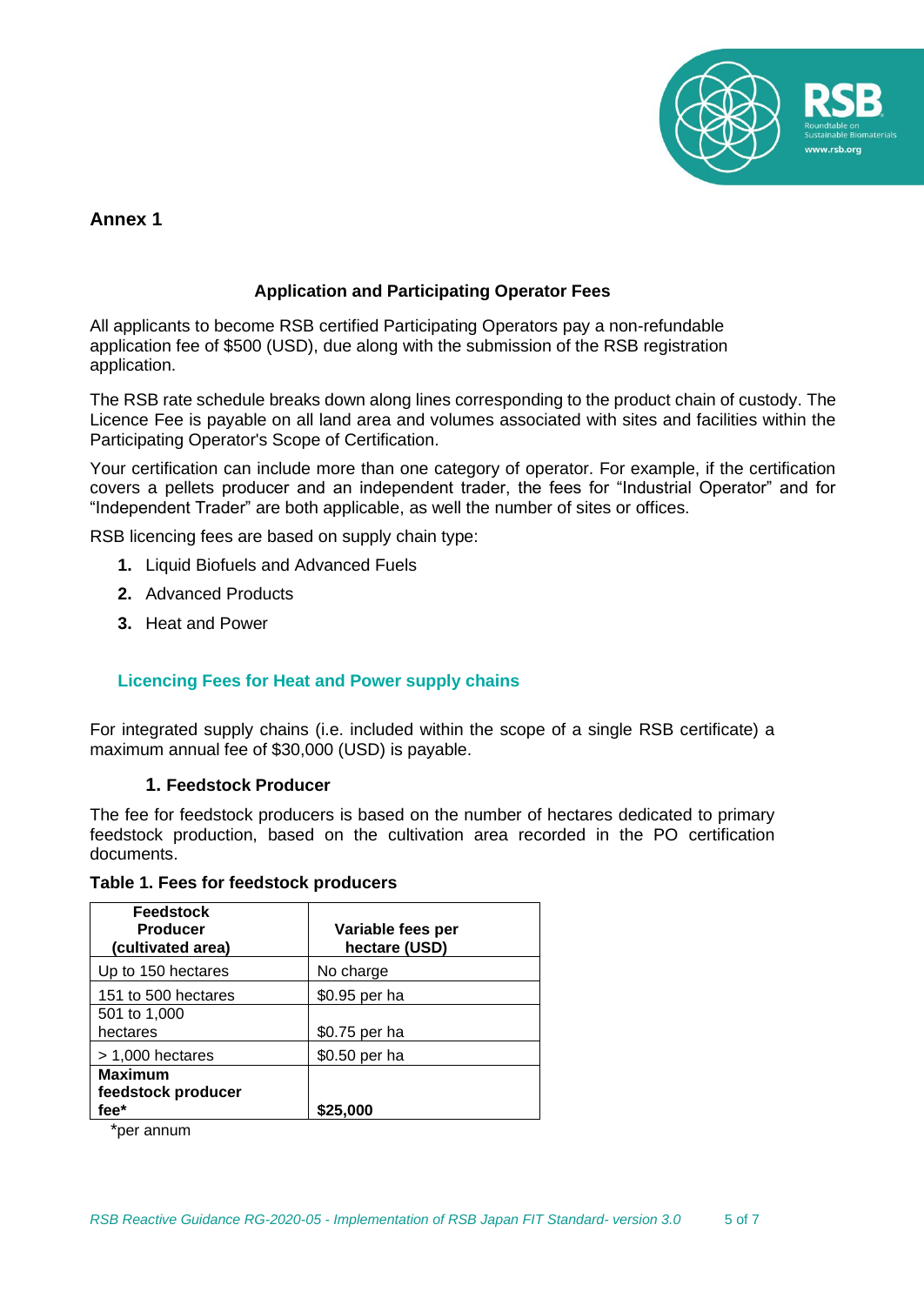

# **2. Industrial Operators**

The fee for industrial operators is calculated based on the amount of products sold or delivered as RSB certified during the year (in Metric Tons). Minimum annual fee of \$1,000 (USD) (applicable where the volume-based fee is less than \$1,000 (USD) per year).

#### **Table 2.1 Fees for industrial operators**

| Industrial Operator: heat and power supply chains                                                   |          |  |
|-----------------------------------------------------------------------------------------------------|----------|--|
| Volume-based fee (USD)                                                                              | 0.08     |  |
| Minimum Fee per year (applicable<br>where volume-based fee is less<br>than $$1,000$ (USD) per year) | \$1,000  |  |
| Maximum Fee per year (USD)                                                                          | \$30,000 |  |

### **Table 2.2 Example of fees for industrial operators**

| Type of product                                                    | <b>Pellets</b>           |
|--------------------------------------------------------------------|--------------------------|
| Annual Production (output sold as RSB<br>certified) in metric tons | 300,000                  |
| Volume-based fee (USD)                                             | 0.08                     |
| Total annual fee (USD)                                             | $=300,000*0.08 = 24,000$ |

## **3. Traders**

Traders are organisations buying and selling materials or products, including raw materials, intermediates and final products. Examples of traders include distributors, blenders, wholesale and retail companies (including companies selling to end-consumers).

Traders of biomass and non-bio based feedstocks are charged a volume-based fee up to a maximum of \$10,000 (USD).

## **Table 3.1**

| <b>Annual Trading Volume</b><br>(sold as RSB certified) | Fixed fee (USD) |
|---------------------------------------------------------|-----------------|
| <50,000 metric tons                                     | \$1,000         |
| $50 - 250,000$ metric tons                              | \$5,000         |
| >250,000 metric tons                                    | \$10,000        |